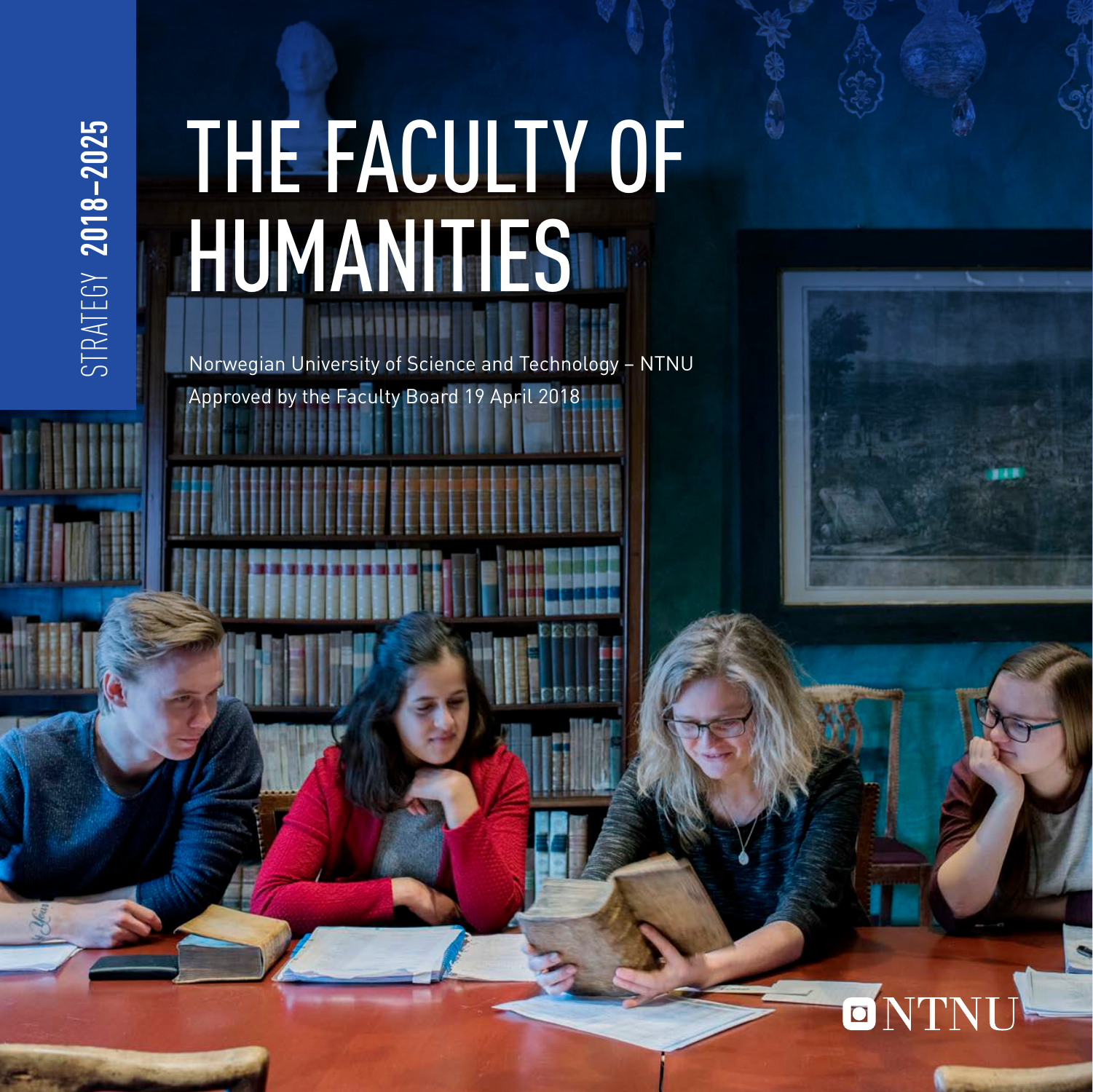#### **Guide to readers**

For each area of the strategy, we describe the preferred state for the Faculty of Humanities at the end of the strategy period in 2025. In addition, each area has development goals of particular importance for the Faculty during the strategy period.

The strategy and the development goals of the Faculty of Humanities will help to realize the ambitions of NTNU's strategy "Knowledge for a better world" as summarized in the main objectives for NTNU in 2025.

Photo cover: Lena Knutli

Graphic design and production: NTNU Grafisk senter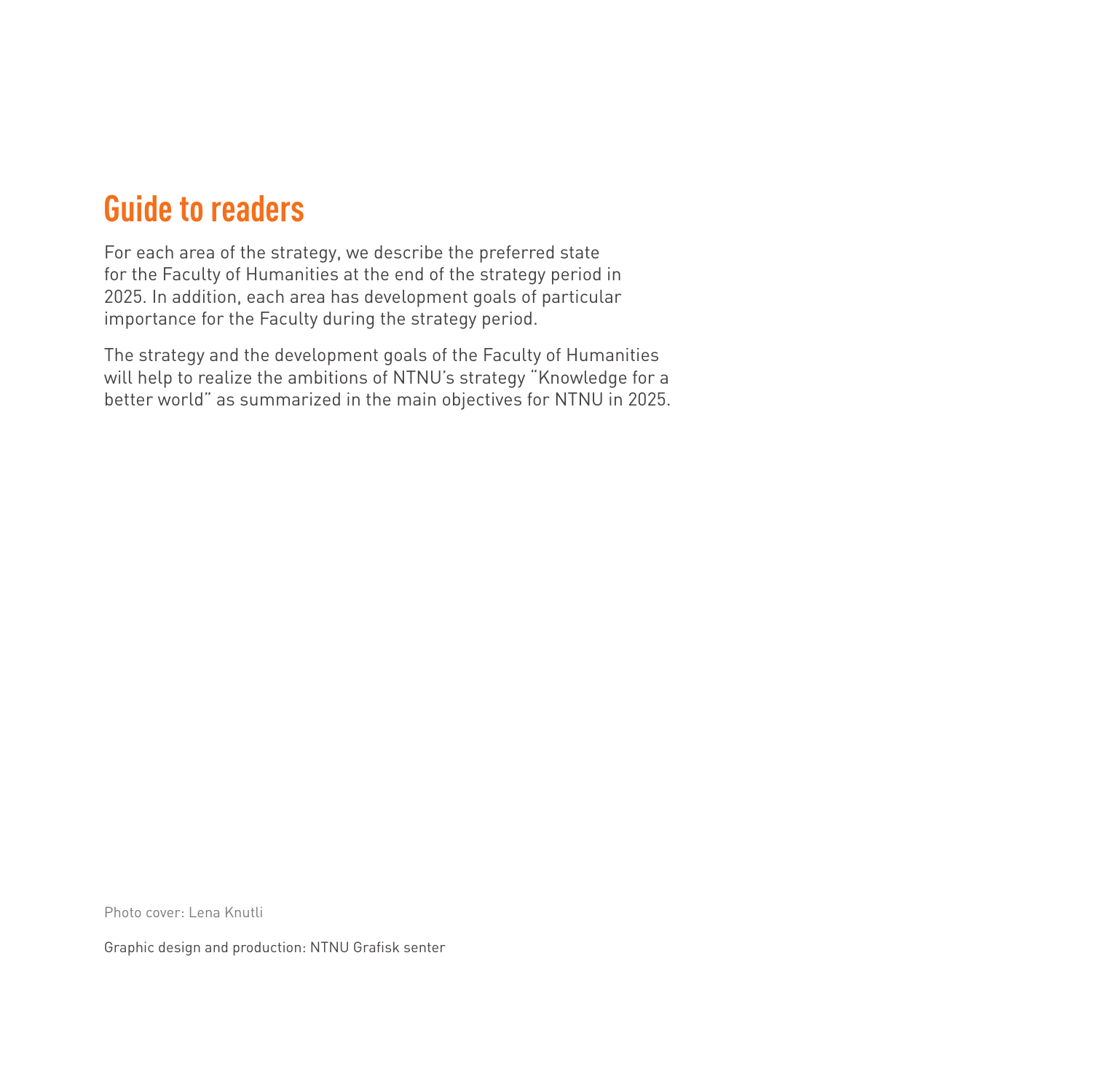



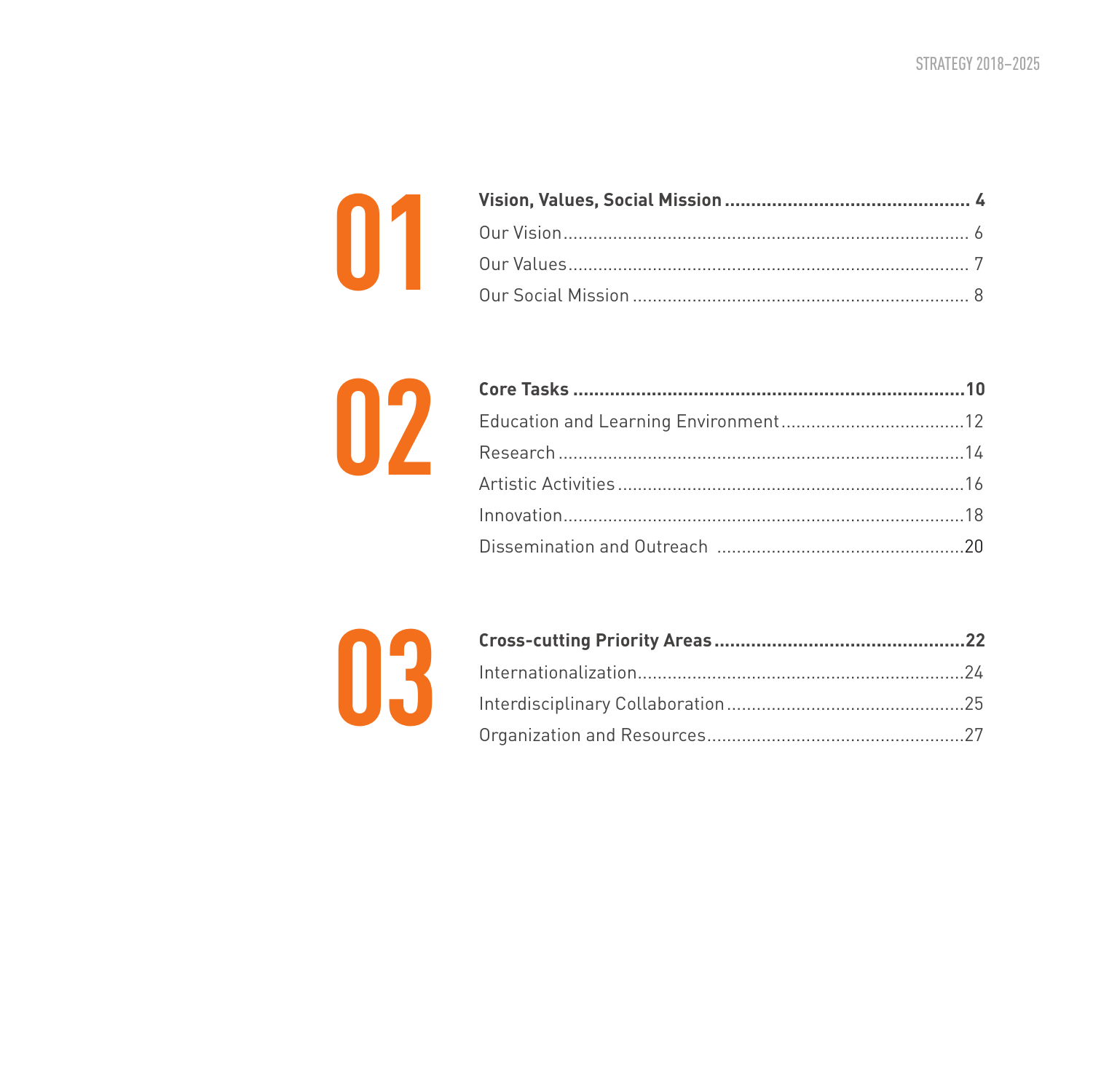**VISION** VALUES SOCIAL MISSION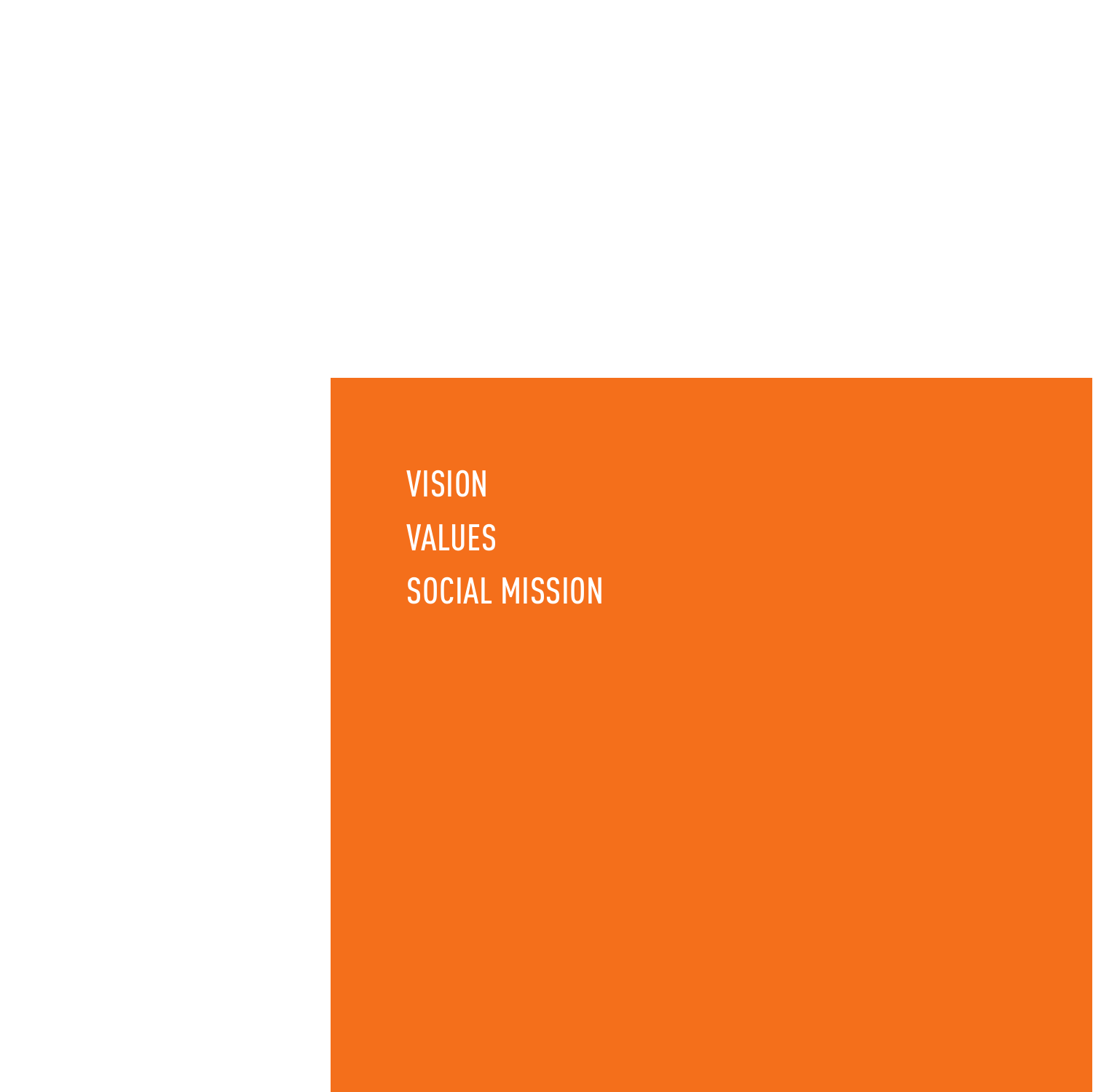STRATEGY 2018–2025

# **01**

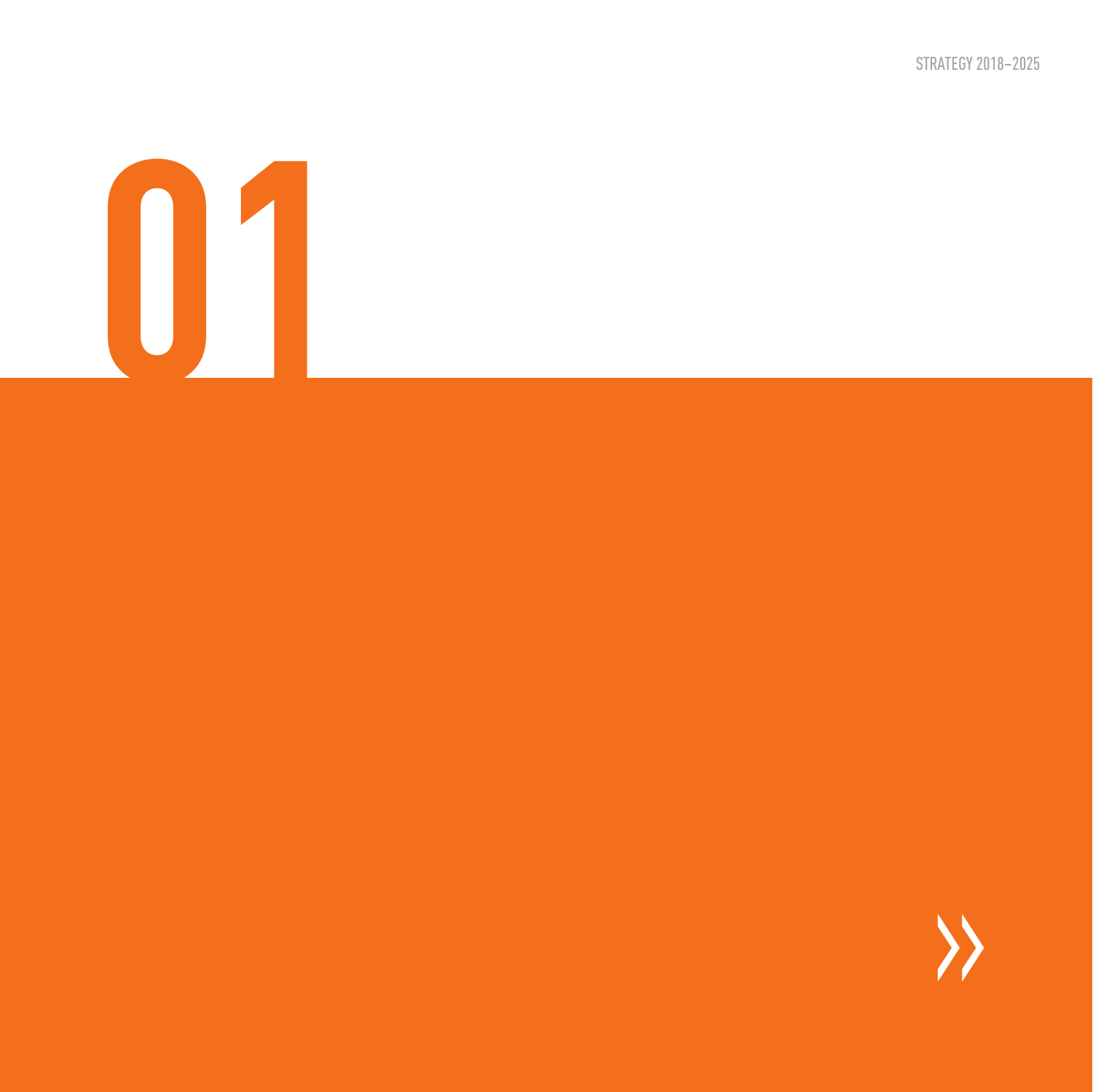# OUR VISION: KNOWLEDGE FOR A BETTER WORLD

The vision of the Faculty of Humanities is "Knowledge for a Better World". We work to achieve this by developing knowledge about humanity and culture for a changing world. To solve the challenges that the world is facing and to create a sustainable society, we need knowledge about how culture and history shape our understanding and our choices. Such insight is vital in a society characterized by constant change. Our particular strength lies in understanding the relationships between humans, culture, society, nature and technology.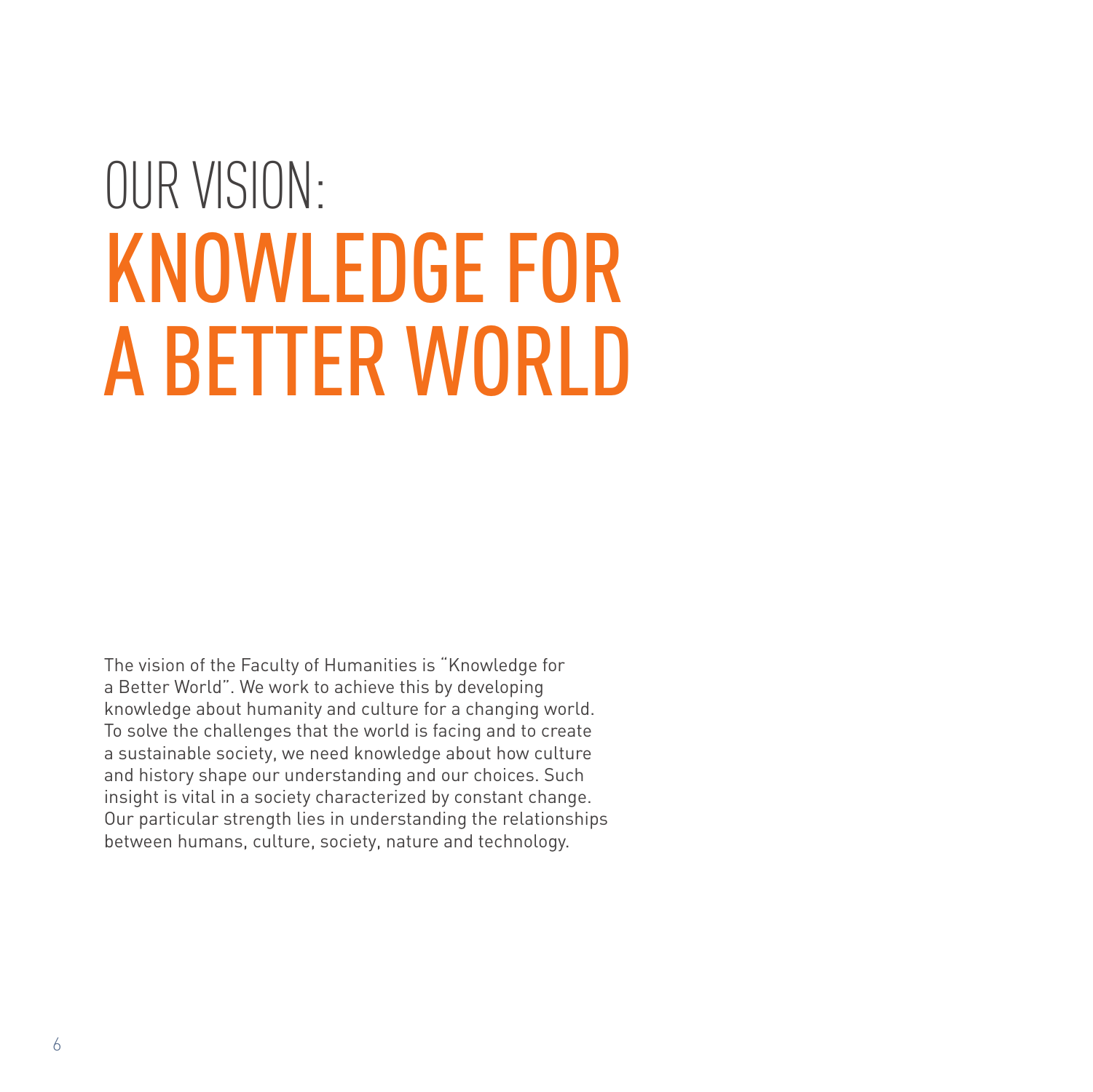## OUR **VALUES**

NTNU's values – to be creative, critical, constructive and respectful – serve as a guide for staff and students at the Faculty of Humanities.

| CREATIVE     | The principle of academic freedom forms the basis for the academic<br>activities at the Faculty of Humanities. Academic freedom is a<br>prerequisite for good research, critical public debate and trust in<br>research-based knowledge. On this basis, we take on challenging<br>questions and tasks, and seek new solutions with a background<br>in our academic breadth. We value and encourage innovative<br>teaching, research, artistic activities, dissemination and outreach.        |
|--------------|----------------------------------------------------------------------------------------------------------------------------------------------------------------------------------------------------------------------------------------------------------------------------------------------------------------------------------------------------------------------------------------------------------------------------------------------------------------------------------------------|
| CRITICAL     | Our disciplines are independent voices that critically challenge<br>established ideas in society. Criticism of sources and the capacity<br>for reflection based on values are especially important at a time<br>when information is shared on an enormous scale and at high<br>speed, with ethical boundaries under constant challenge.                                                                                                                                                      |
| CONSTRUCTIVE | We are solution-oriented and develop new knowledge to promote a<br>sustainable society. We achieve this across disciplines and professions,<br>and in dialogue and cooperation with relevant actors in society.                                                                                                                                                                                                                                                                              |
| RESPECTFUL   | NTNU's values create a commitment both internally and in our<br>activities directed at the outside world. Employees and students<br>have a responsibility to contribute to a work and study environment<br>characterized by respect and consideration. The Faculty of Humanities<br>facilitates personal growth and development of skills. We contribute<br>to diversity and gender equality in society and in our own activities.<br>We promote an inclusive work and learning environment. |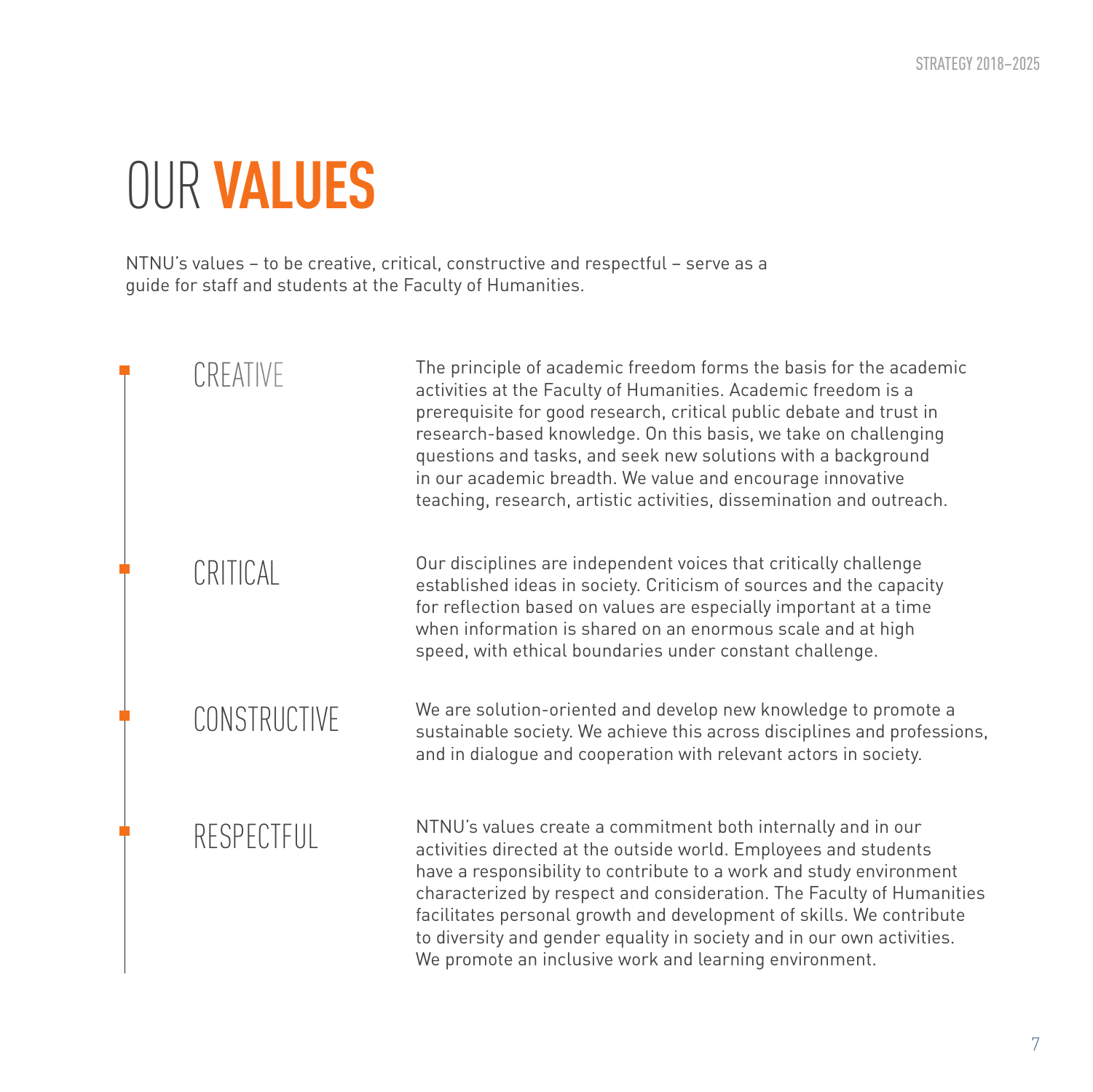## OUR **SOCIAL MISSION**

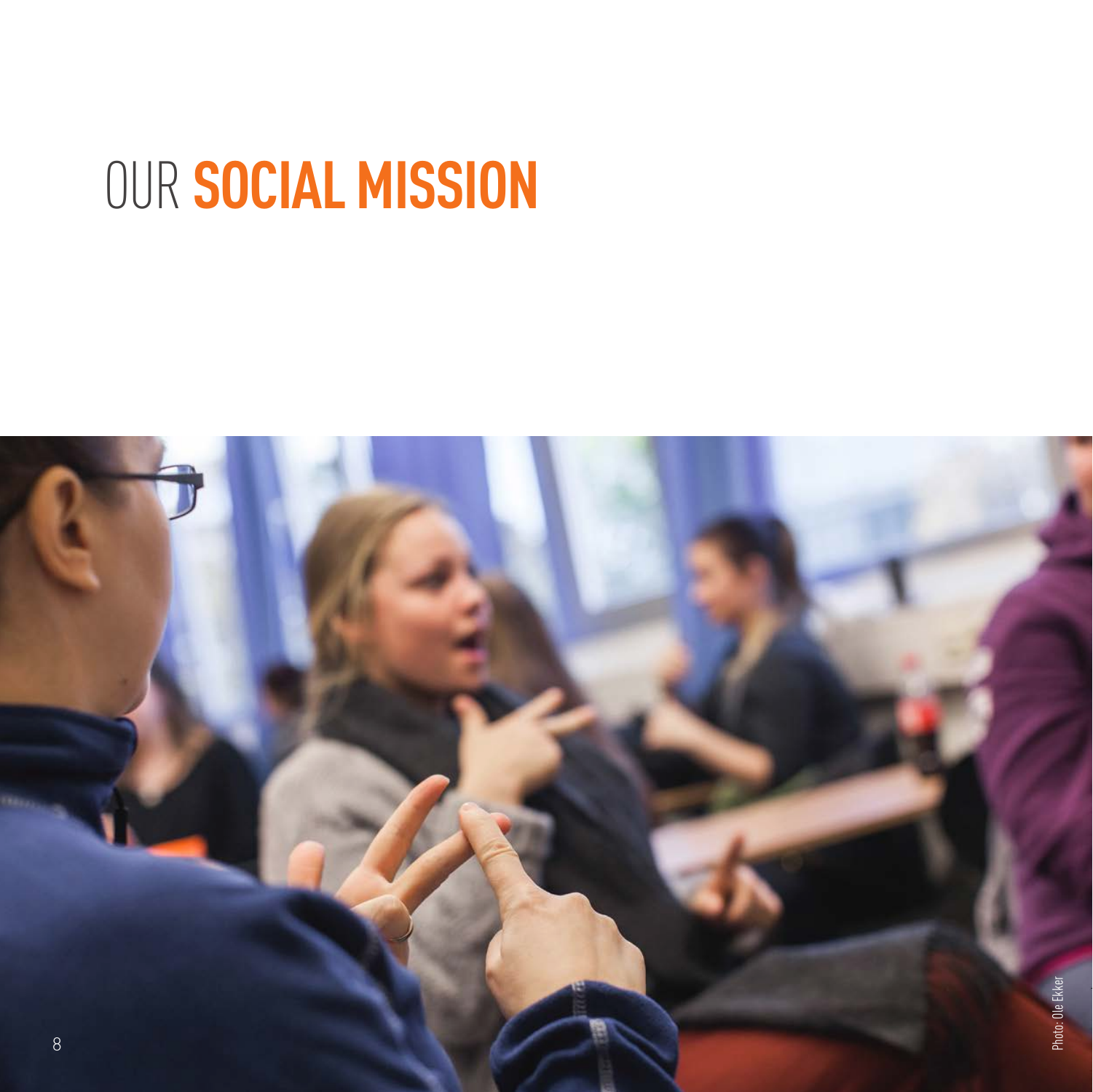Our disciplines represent fundamental values and knowledge in society: They provide insight into human phenomena such as thinking, culture, language, religion, art, ethics and politics. In addition to its intrinsic value, this knowledge helps to place phenomena and events in a broader context. Research at the Faculty makes diagnoses of society and elaborates on the major issues regarding society's direction, the value of life, and the essence of being human. The Faculty therefore has a particular responsibility to educate students with skills in critical reflection based on values and an understanding of the significance of history for our lives. These are necessary pillars in a democracy and for the development of society.

Our graduates fill a wide range of roles in society in both the private and the public sector, particularly in those areas where humanistic skills are especially in demand: education, public administration, arts and culture, and the media.

The Faculty of Humanities nurtures, disseminates and renews artistic and practical-aesthetic expertise in education, research and experimental development at NTNU, and in society as a whole.

Our disciplines are an important part of NTNU as a multidisciplinary university and for realizing the vision of knowledge for a better world. The disciplines provide a broad understanding of the cultural dimensions in societal development and offer insight into the management of our cultural heritage. The academic environments contribute the knowledge needed to solve society's major challenges and to realize the UN's Sustainable Development Goals.

We will fulfil our social mission in these ways:

- we will develop the best environments in education, research and the arts, honing their strengths and paving the way for all our departments to have academic environments at a high international level in 2025

- more of the Faculty's academic communities will participate actively and contribute to policy both for NTNU's interdisciplinary and strategic thematic areas, and for research programmes in the Research Council of Norway and the EU

- we will participate actively in public debate and we will help to maintain and develop the democratic principles and values on which our society is based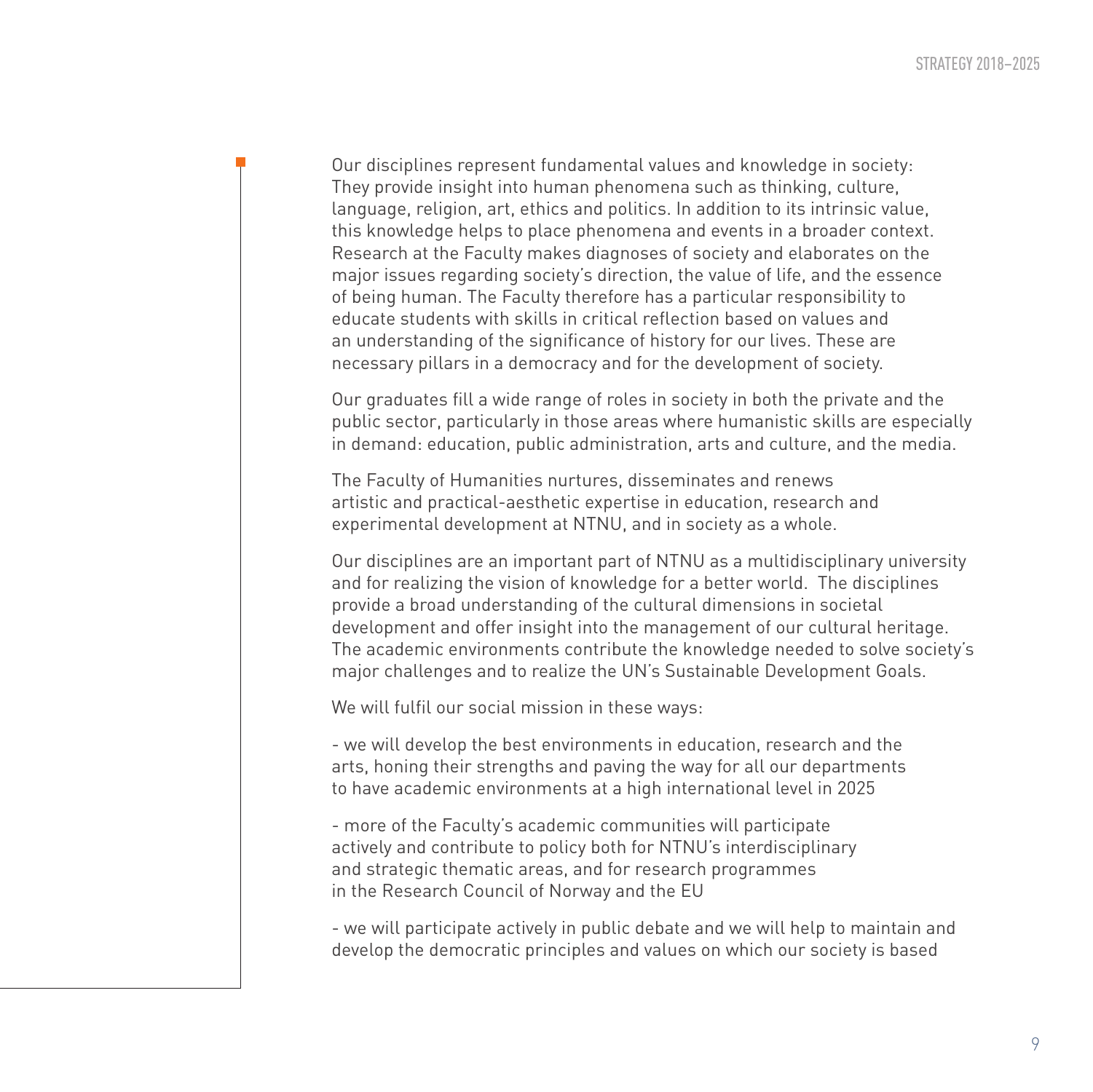#### CORE TASKS

EDUCATION AND LEARNING ENVIRONMENT RESEARCH ARTISTIC ACTIVITIES INNOVATION DISSEMINATION AND OUTREACH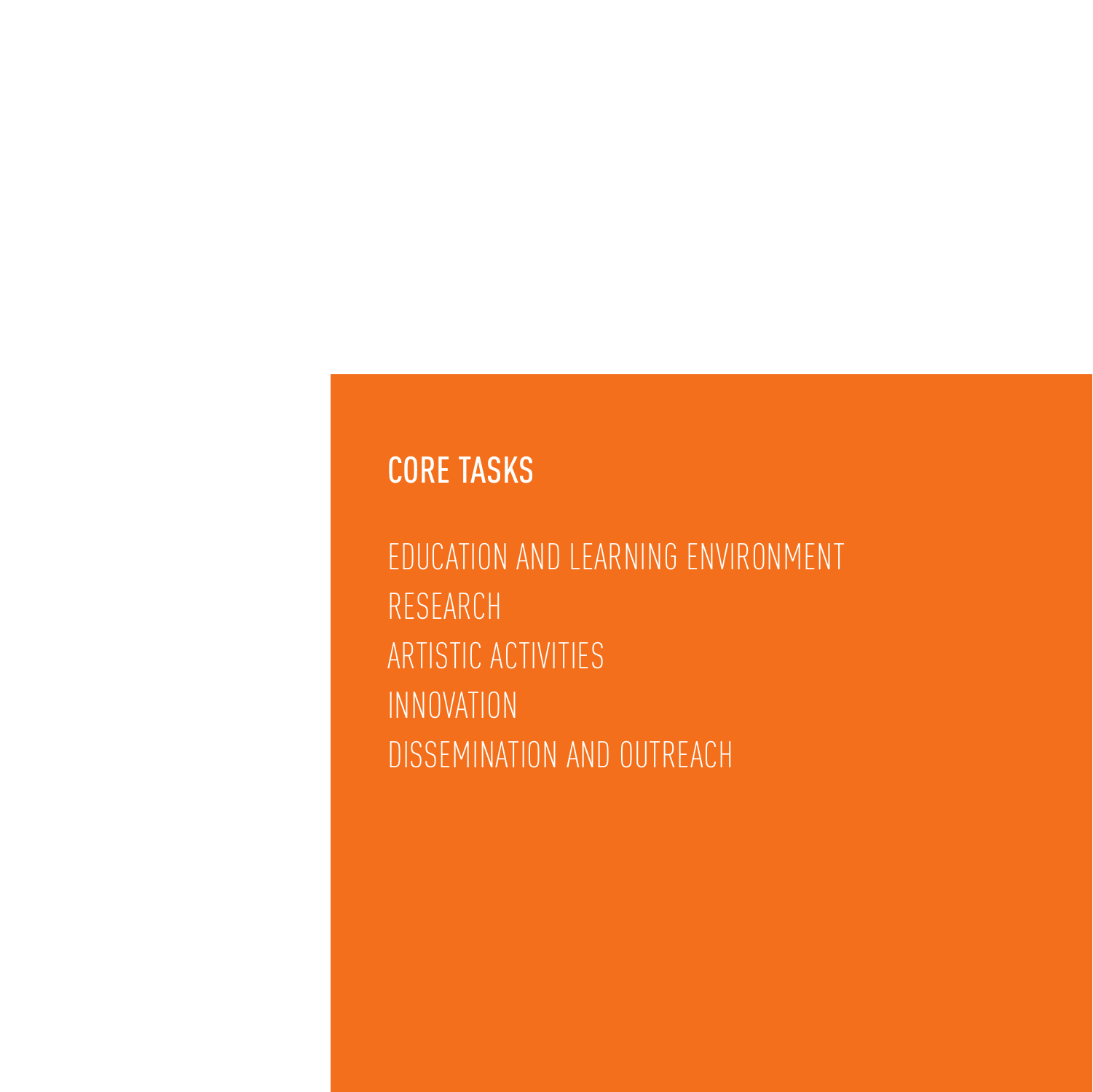STRATEGY 2018–2025

# **02**

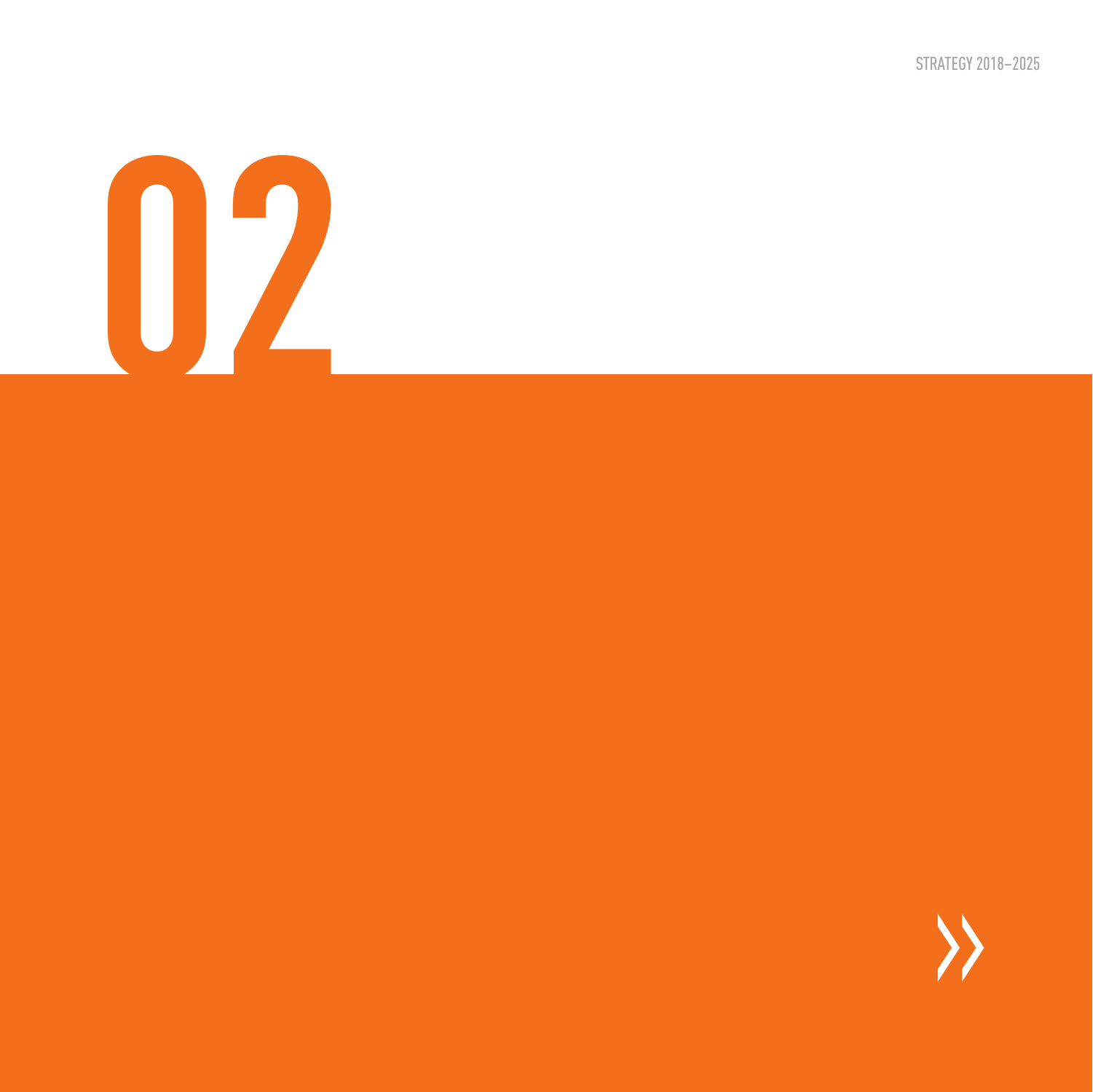## EDUCATION AND LEARNING M. ENVIRONMENT

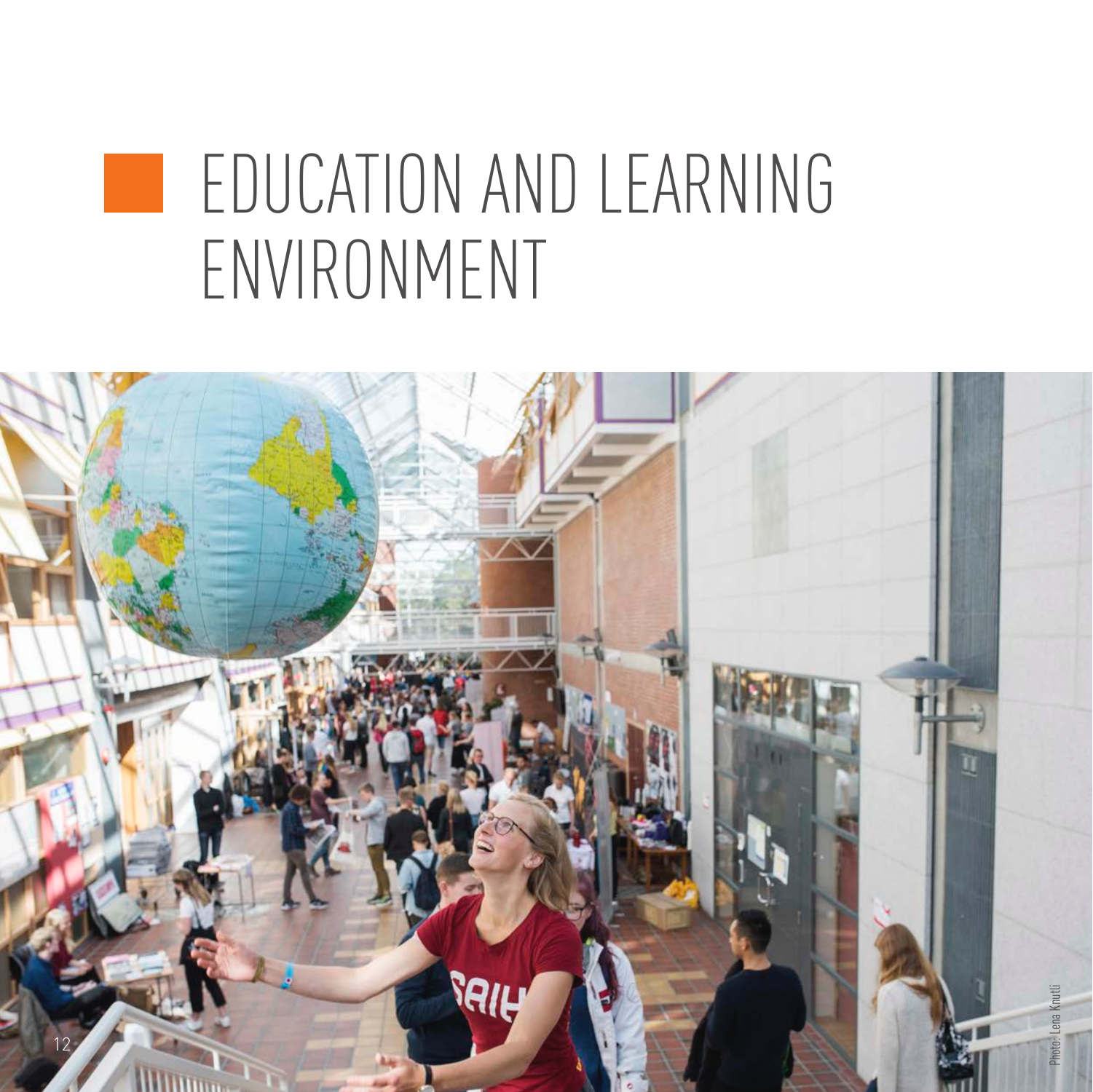#### **The Faculty of Humanities will:**

**Offer** innovative and exploratory teaching, provided by educators who are key contributors in NTNU's work on learning and education quality

**Clearly** present the profile of our study programmes, coordinate our portfolio of programmes and work together on study programmes where this is relevant

**Strengthen** our five-year master's programmes in teacher education (lektorutdanning), and work together with teacher education for primary and lower secondary school teachers on disciplinebased contributions to these programmes

The education offered at the Faculty of Humanities is research-based and of a high standard, supported by quality assurance at all levels. The academic portfolio is based on solid disciplines and highlights the Faculty's close cooperation with the working world and society. Students are highly satisfied with our programmes of study and dropout rates are low. Our graduates are sought after in the workplace.

The Faculty offers the Examen Philosophicum to all NTNU students. We provide continuing and further education that is sought after by both the public sector and the business community. The Faculty is aware that the groups for whom our programmes are intended have different needs, and our academic portfolio therefore includes part-time study and experience-based education in addition to full-time study.

The Faculty has innovative learning environments with varied and customized teaching and learning methods, and we believe that the best learning process takes place when students experience close ties with their academic community. New technology and digitalization play an important role in teaching, and they are used by expert educators to provide students with the best possible foundation for gaining knowledge and developing skills. Students have an independent responsibility for their own learning.

Our teaching staff carry out their social mission with dedication and engagement, and they continuously develop their expertise in their field. They work in close cooperation with colleagues from other academic groups at NTNU, in Norway and internationally.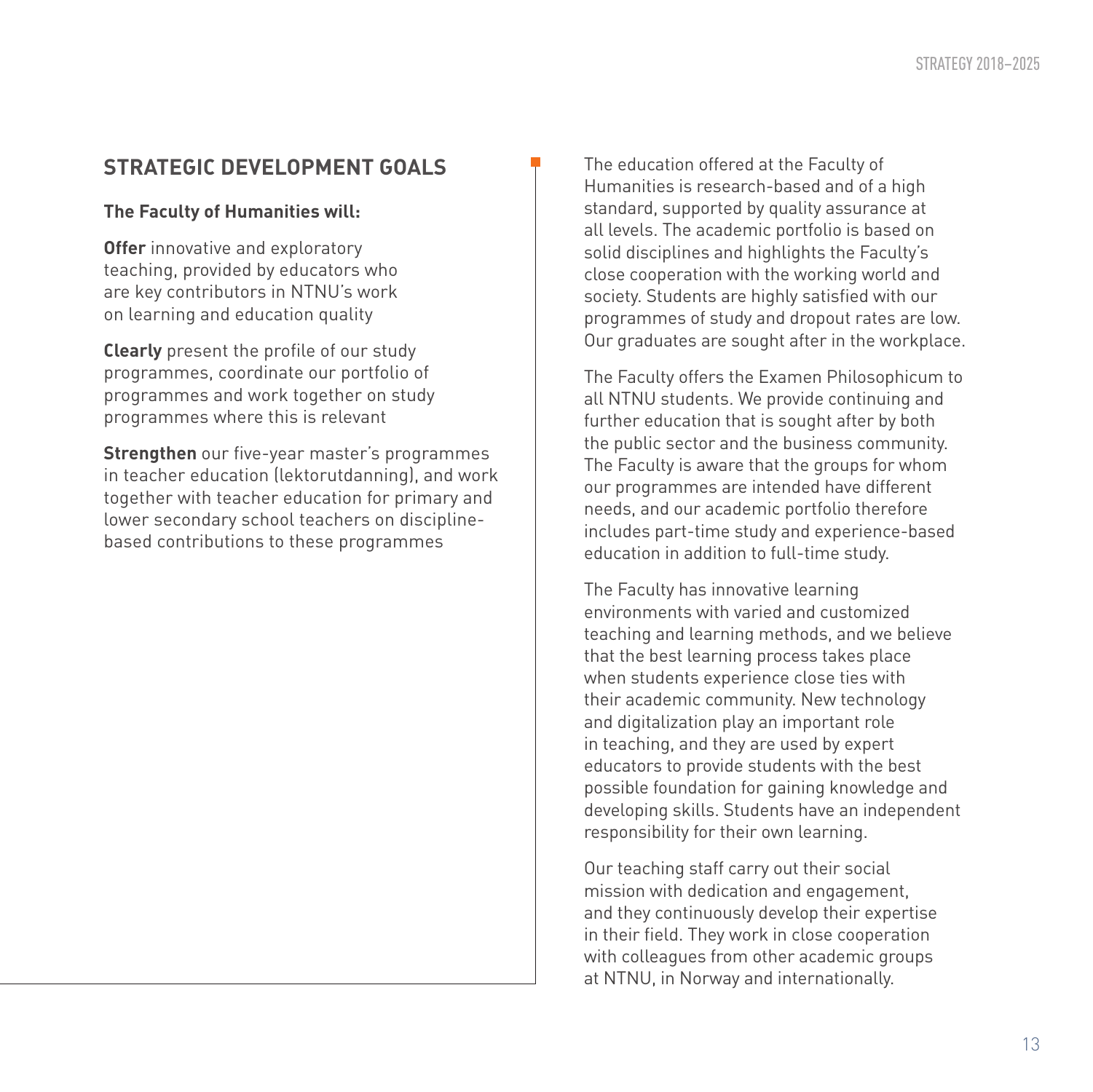

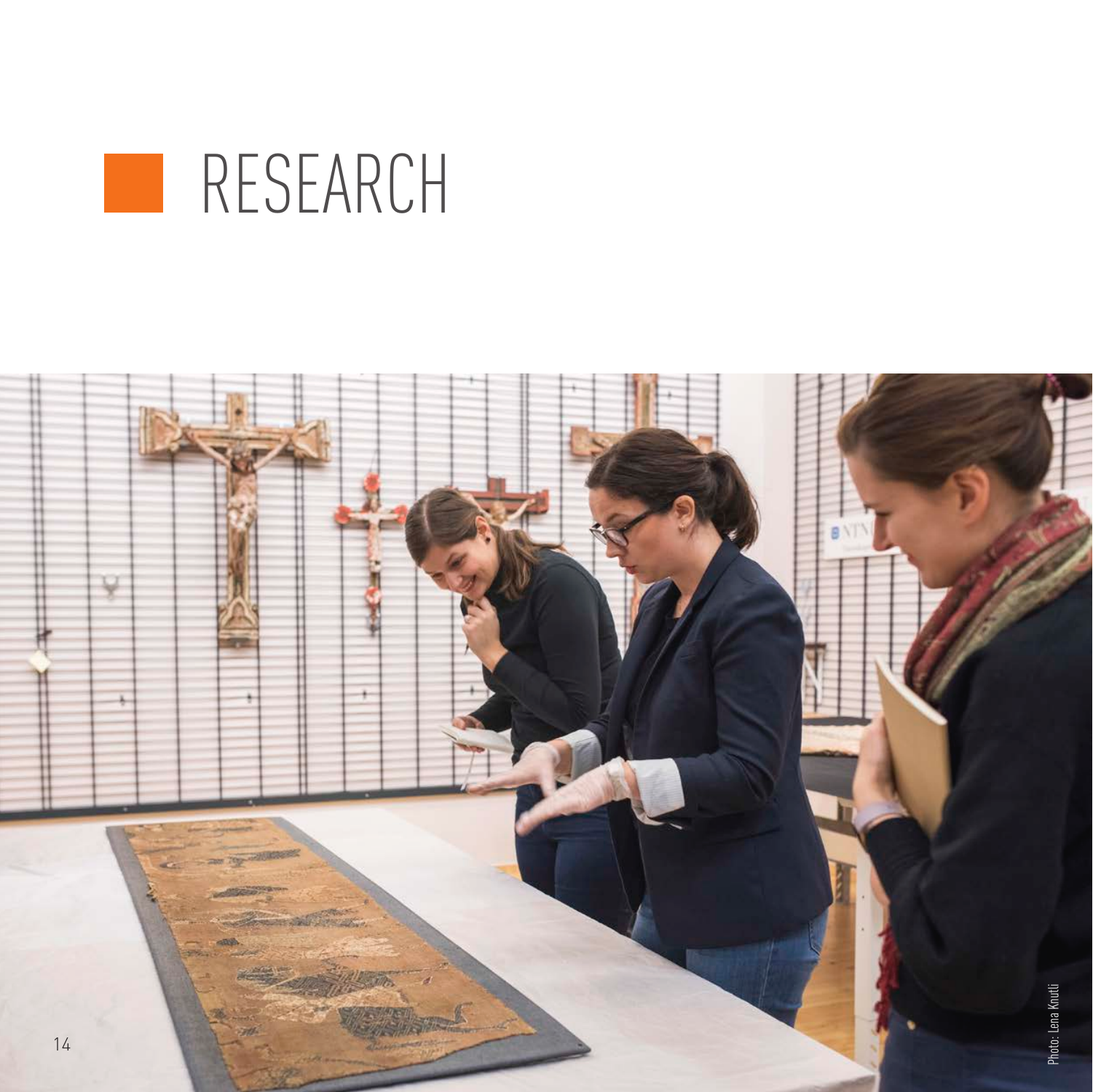#### **The Faculty of Humanities will:**

**Develop** more research groups that are nationally and internationally outstanding

**Develop** Norway's best environment for challenge-driven and actionoriented research in the humanities

Our research poses new questions and generates knowledge that addresses key societal challenges locally, nationally and internationally. The Faculty has strong research groups and individual researchers with international networks.

Basic research, interdisciplinary research and action-oriented research strengthen each other, and form the basis for teaching and for cooperation with external parties, society, business and the working world.

All staff members in doctoral positions publish articles and books of high quality in academically relevant channels. Our research is read and cited.

The Faculty offers attractive doctoral education at international level, where candidates complete their studies within the nominal period.

Our scope for academic initiative is extended through external funding, which is also an indicator of quality in research. Most academic employees lead or participate actively in externally funded research projects. Master's degree students are also involved in such projects.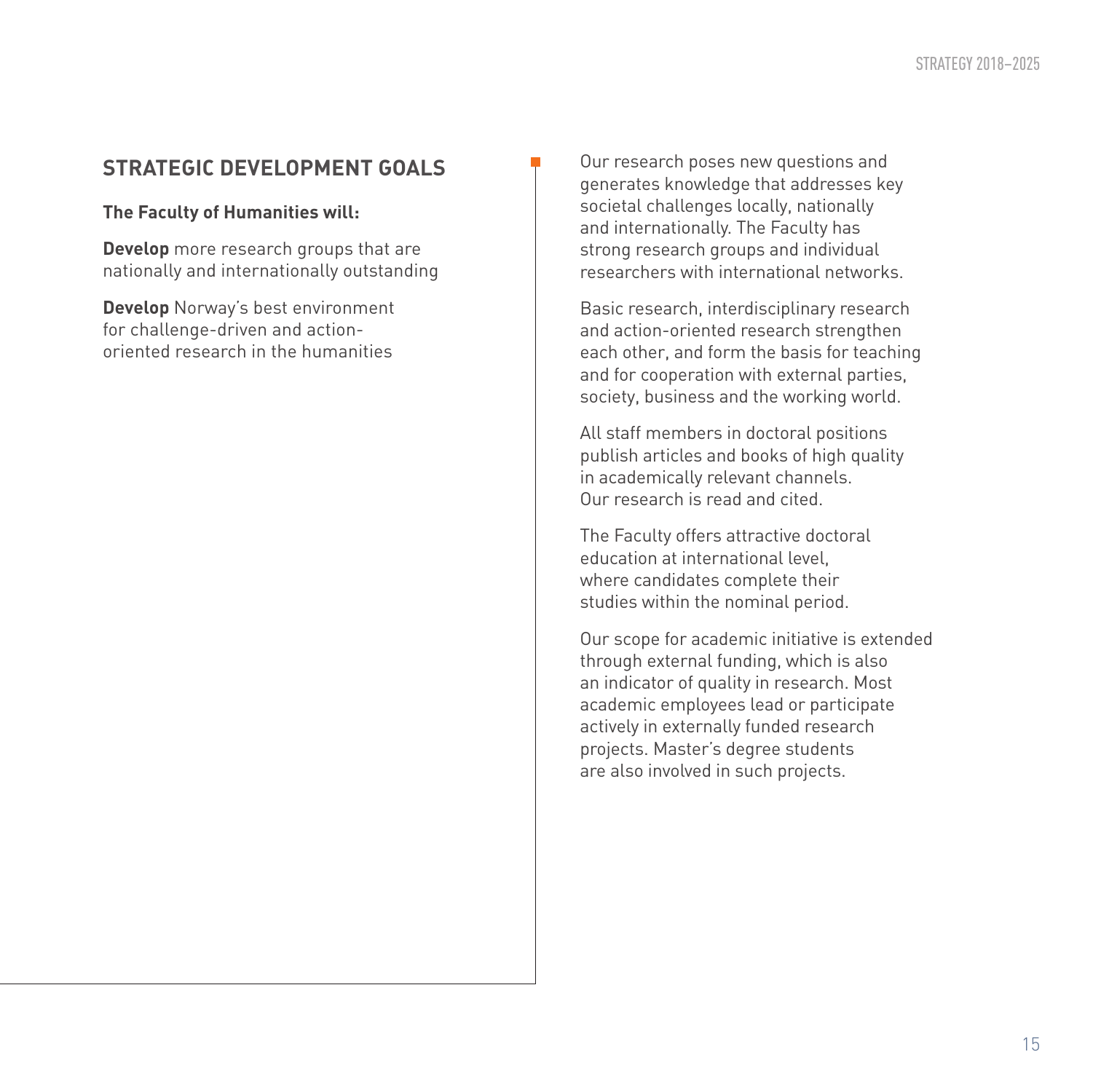# **ARTISTIC ACTIVITIES**

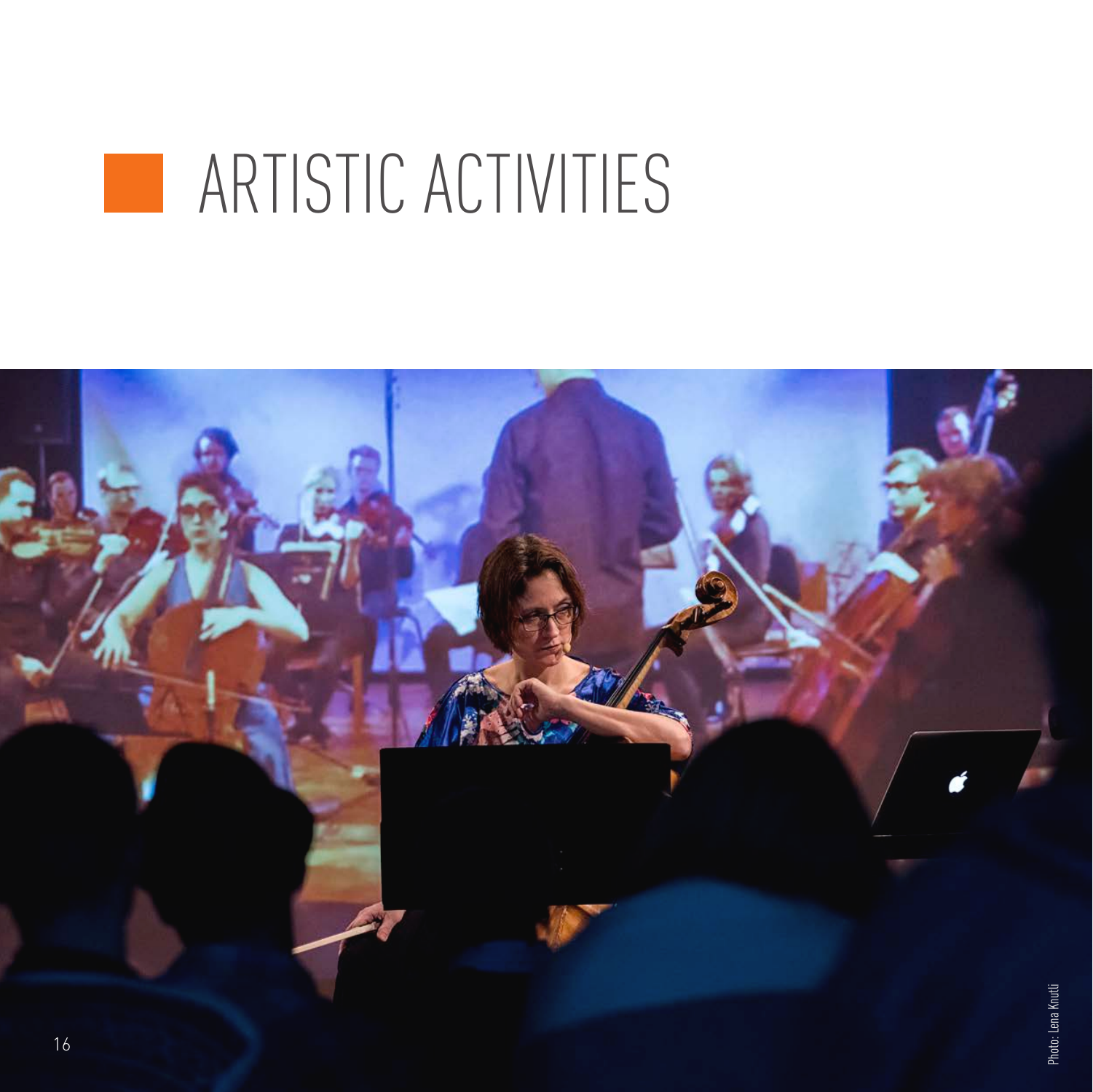**The Faculty of Humanities will:** 

**Develop** and showcase art of high quality with international relevance

**Further** develop the interaction between art, the humanities, technology and science

**Develop** our PhD education in art

The artistic disciplines are based on aesthetic reflection and relevant research at a high level. The Faculty of Humanities develops art both as a unique and independent form of interaction and as a powerful force in human life and society. We develop and study the relationship between art and society, and further develop the interaction between art, technology and science.

The Faculty places art in an interdisciplinary, societal and international context. In addition, it develops the critical and constructive role of art and the artistic disciplines for the individual, the public and schools.

The extent of practice, performance and publication of artistic work in recognized arenas is increasing, with a growing proportion of art of proven international quality.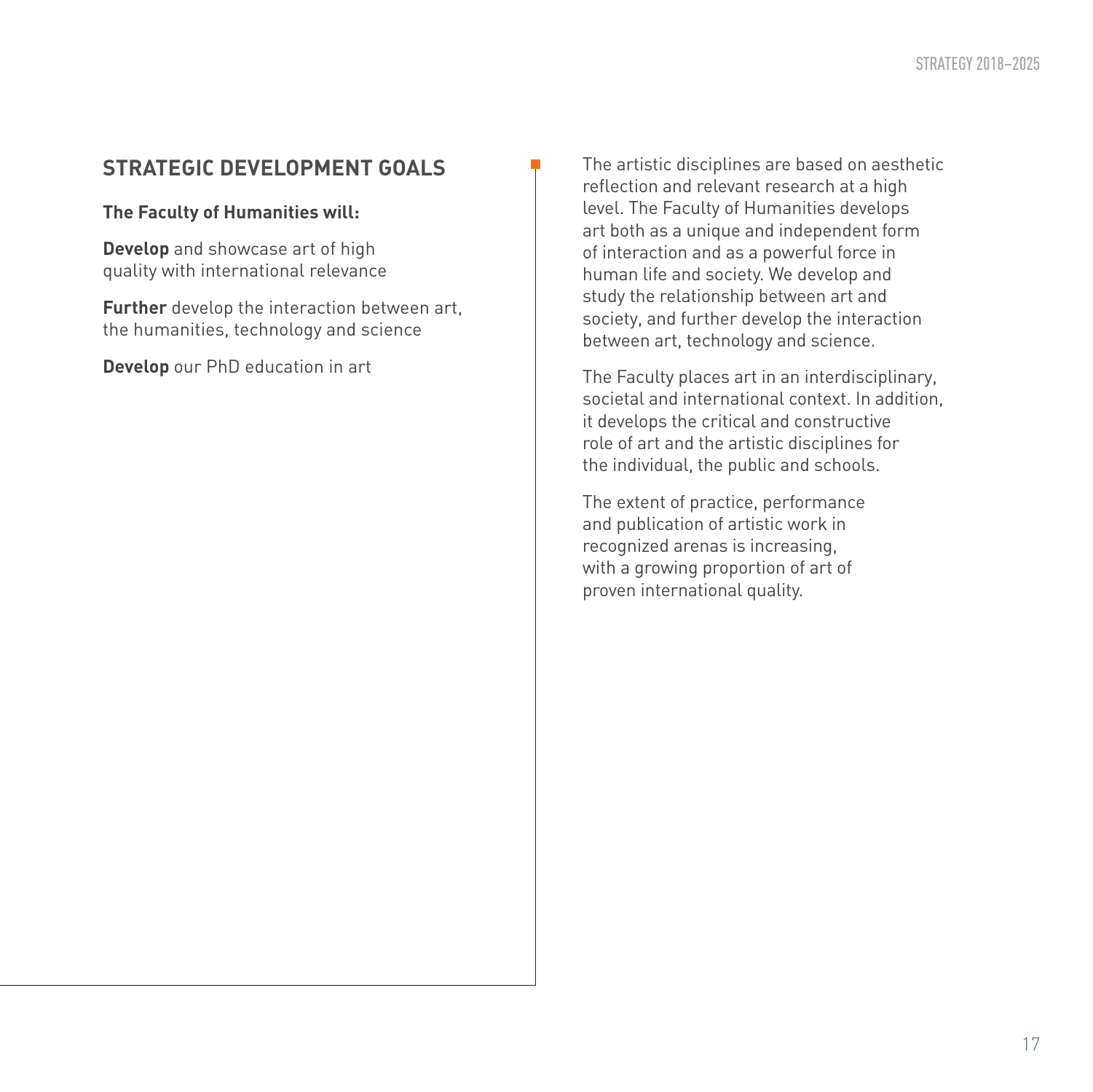

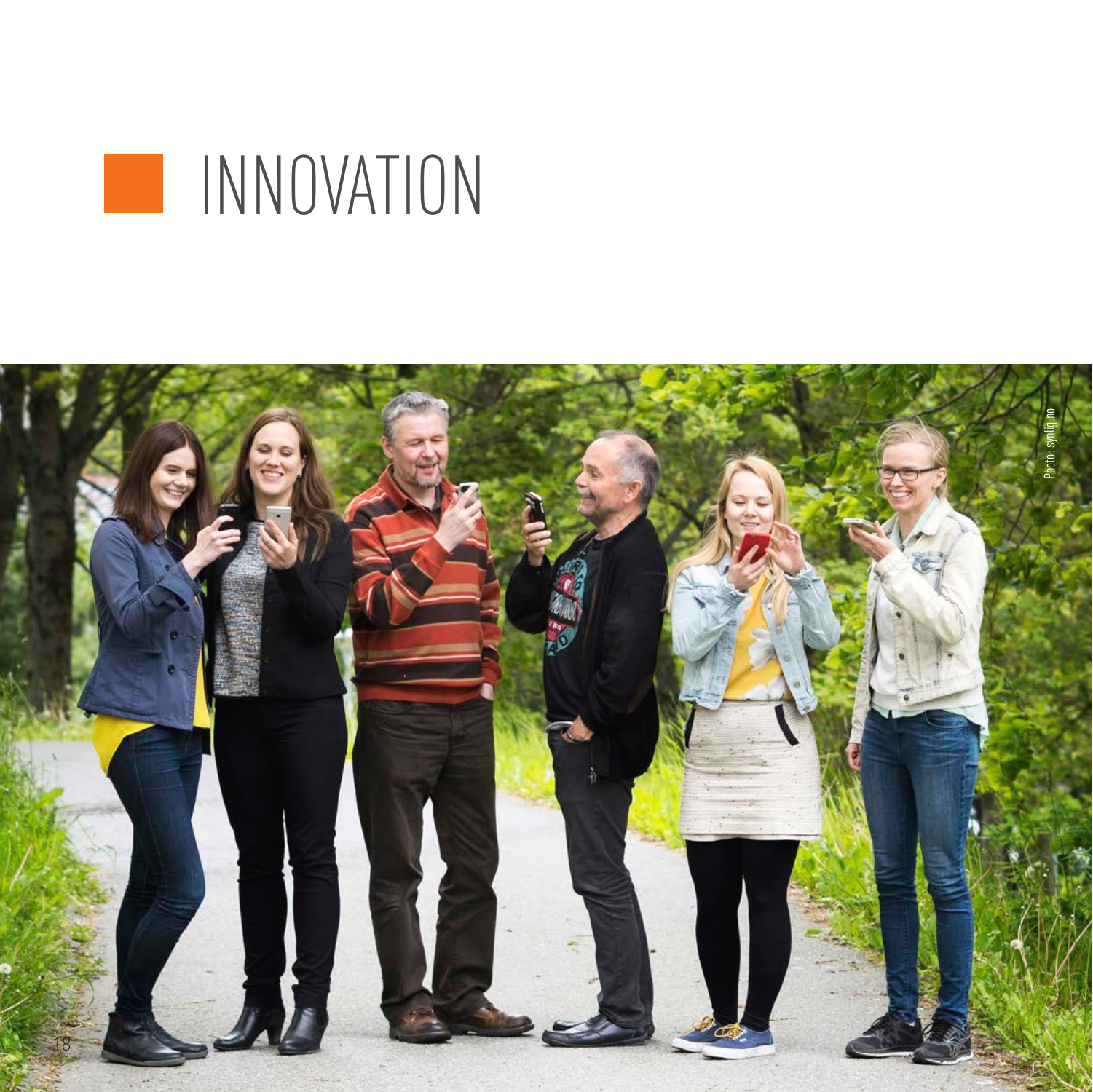**The Faculty of Humanities will:**

**Include** social and cultural entrepreneurship and innovation in our programmes of study and our research where it is relevant

**Strengthen** our cooperation with the business community, the cultural sector and public-sector organizations

Humanistic innovation contributes to positive changes and provides benefits to the economy, society, culture, public services, well-being, environment and quality of life outside the academic world.

The education, research and artistic activities at our Faculty give us a solid basis for meeting societal challenges. Interdisciplinarity is a prerequisite for success. Our knowledge about humanity, its values and its ways of thinking forms the foundation for our approach to innovation.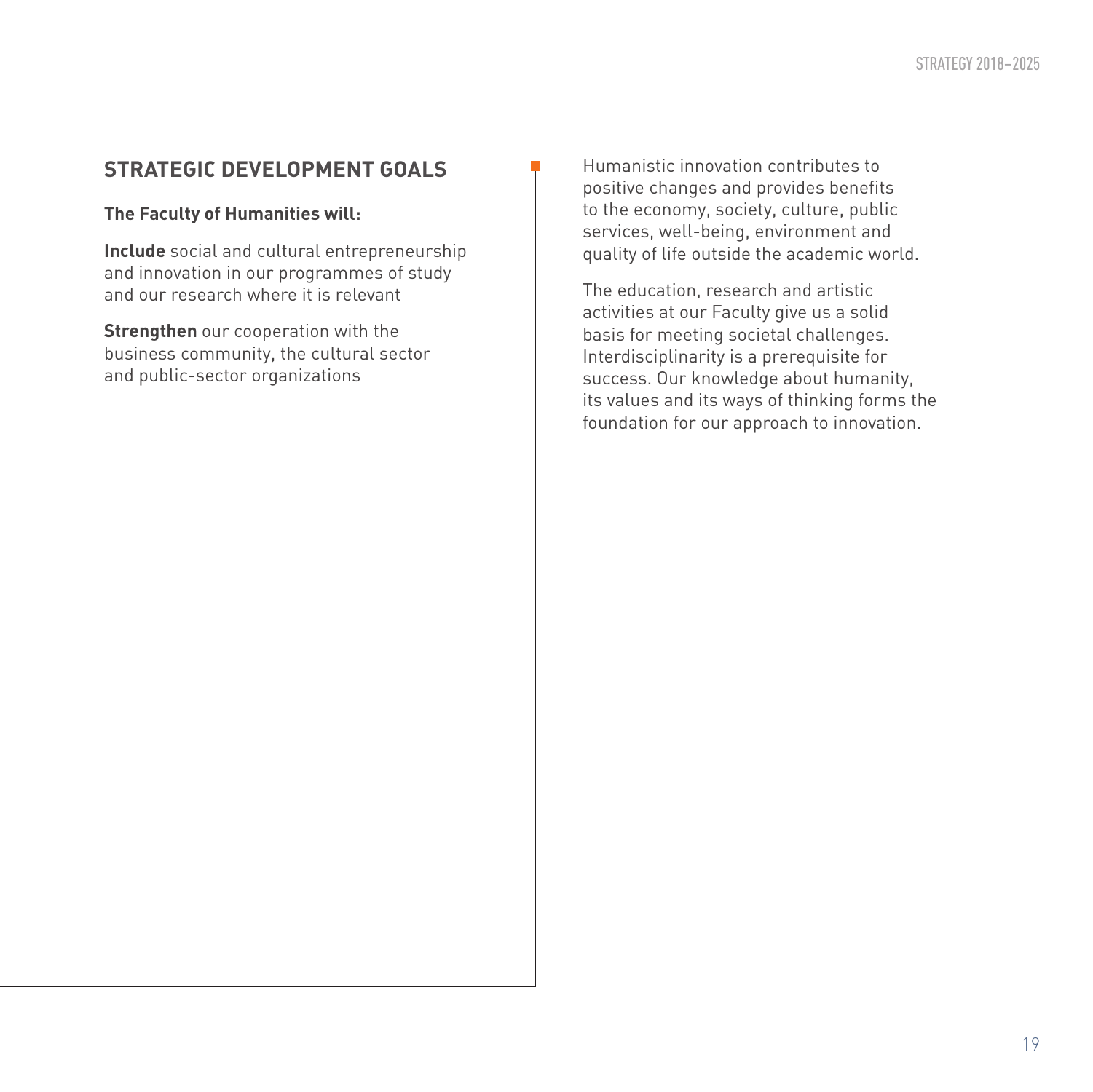#### DISSEMINATION AND OUTREACH

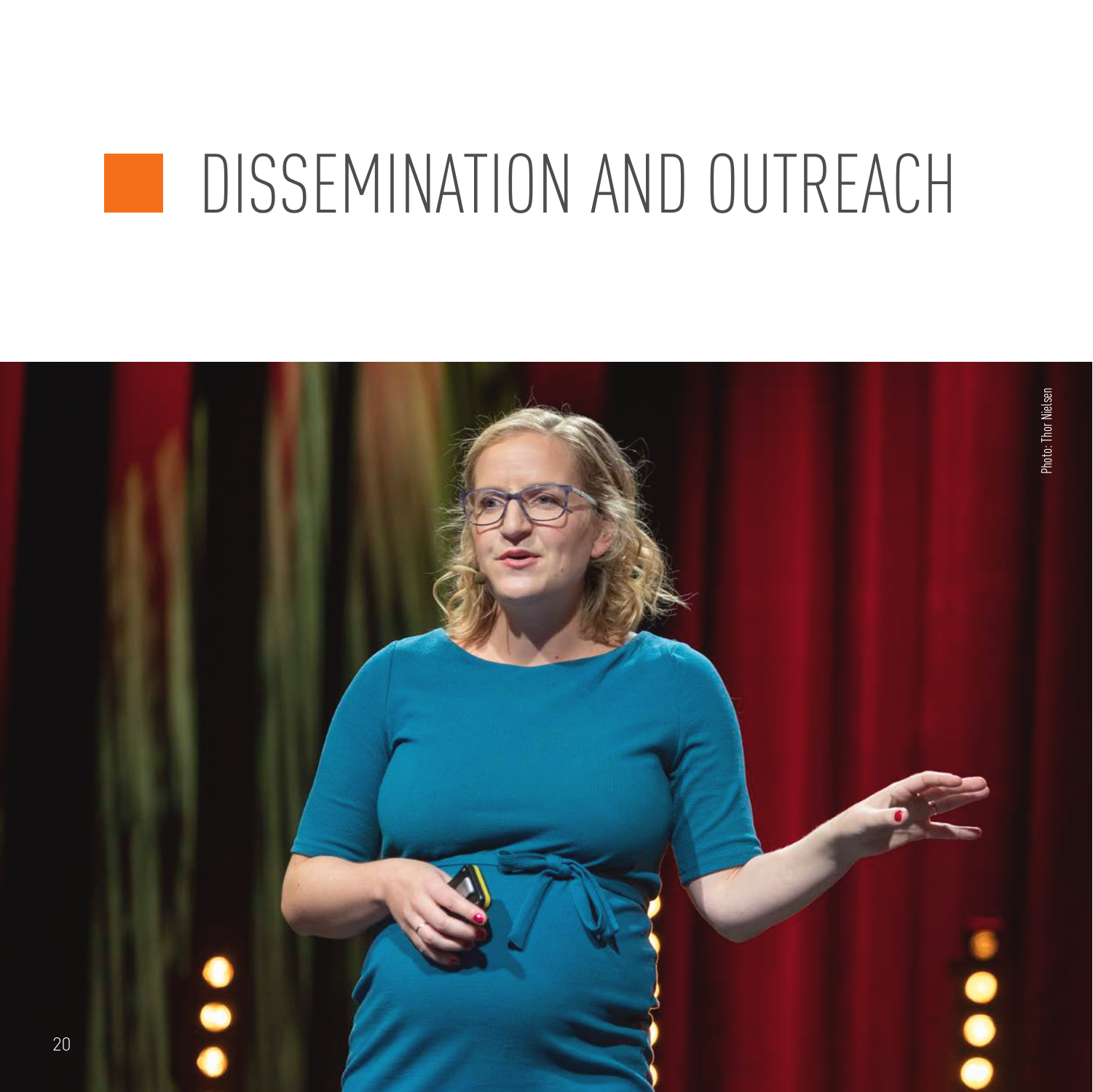#### **The Faculty of Humanities will:**

**Ensure** that research and research results benefit society through targeted dissemination and outreach through open access and digital channels in the public domain

**Be** a clear policy contributor in public debate and societal development

**Increase** the visibility of the quality and relevance of the education that the Faculty offers

Dissemination and outreach are core tasks for the university. At the Faculty of Humanities, knowledge is communicated through education, dissemination of research results to the public, performance and presentation of works, participation in development and innovation processes, participation in councils and committees, and contributions to political decision-making processes.

The results of our research and our development work are communicated both among peers and to the public, and the scope of scientific and user-centred dissemination is increasing. Results of our academic activities are disseminated in ways that provide insight and spark debate, and a range of our experts convey the perspectives of the humanities in national boards, councils and committees. Our PhD candidates, postdocs and new employees in academic positions have skills in research dissemination.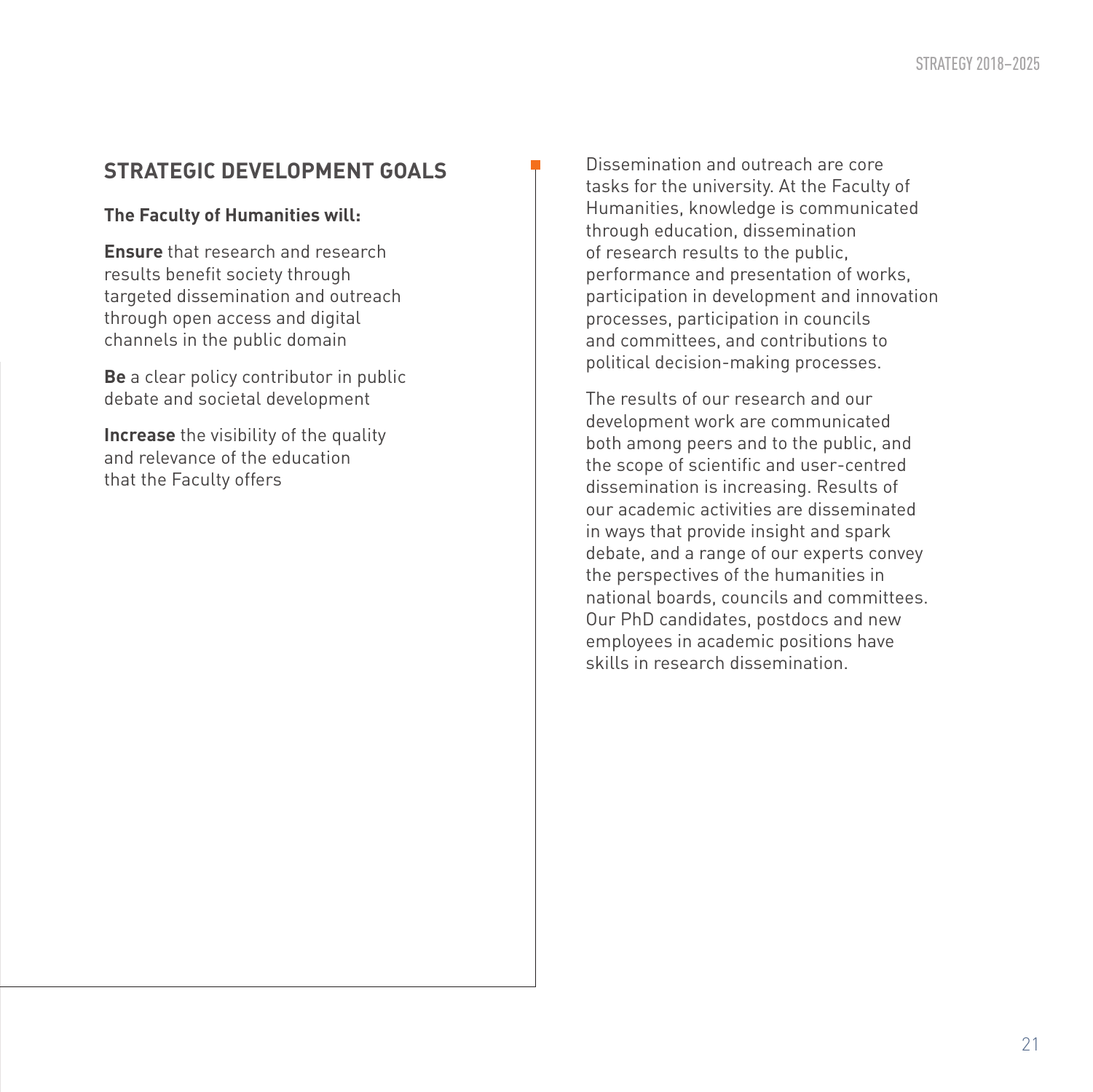CROSS-CUTTING PRIORITY AREAS

INTERNATIONALIZATION INTERDISCIPLINARY COLLABORATION ORGANIZATION AND RESOURCES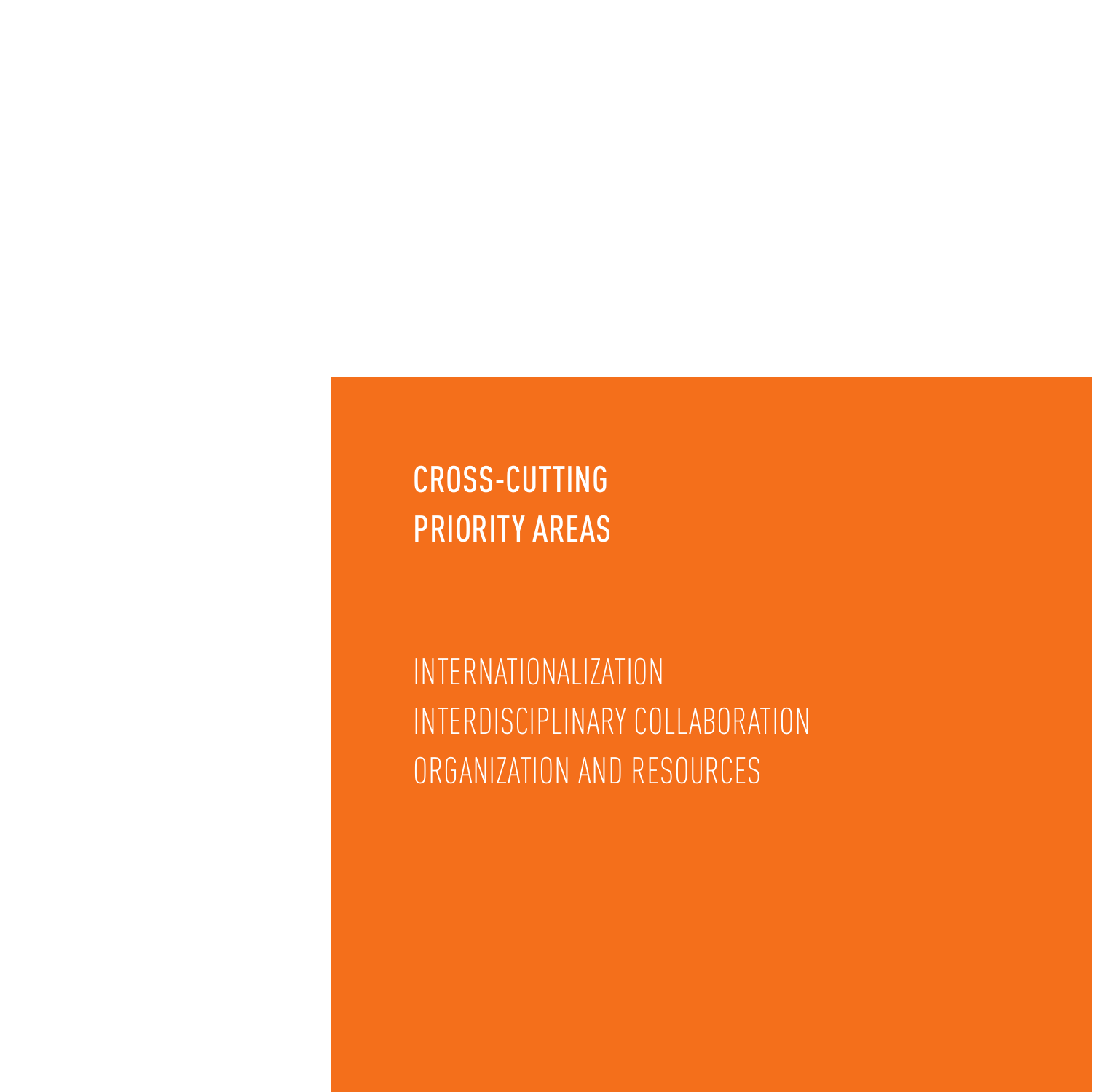STRATEGY 2018–2025

# **03**

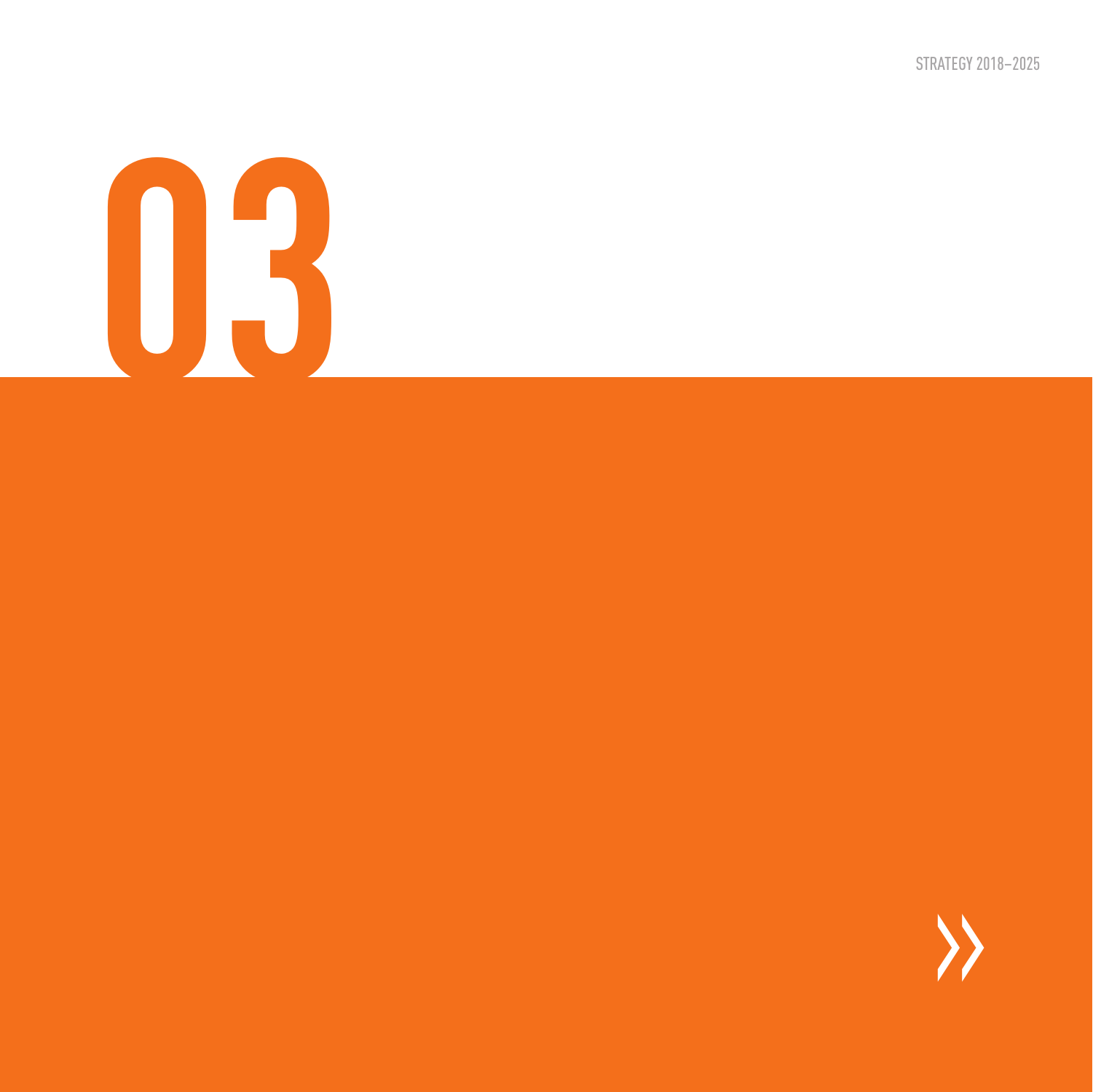### INTERNATIONALIZATION

The Faculty is part of the global knowledge society and gives priority to participation in international arenas and international networks. International collaboration helps to strengthen the quality of our research and education.

The Faculty paves the way for visits abroad for employees, and for visiting scholars who wish to visit us.

Students are encouraged to participate in international exchange programmes abroad during their studies, and all study programmes provide opportunities for this. The Faculty also offers international programmes of study.

The Faculty will help to realize the UN's Sustainable Development Goals in line with the expertise of our academic communities in the relevant areas.

The Faculty has a special responsibility for the development and preservation of Norwegian as a language for academic and scientific purposes.

#### **STRATEGIC DEVELOPMENT GOALS**

#### **The Faculty of Humanities will:**

**Increase** international mobility

**Ensure** that programmes of study reflect international trends in their disciplines and in educational practice

**Win** international competitions in research, education and innovation.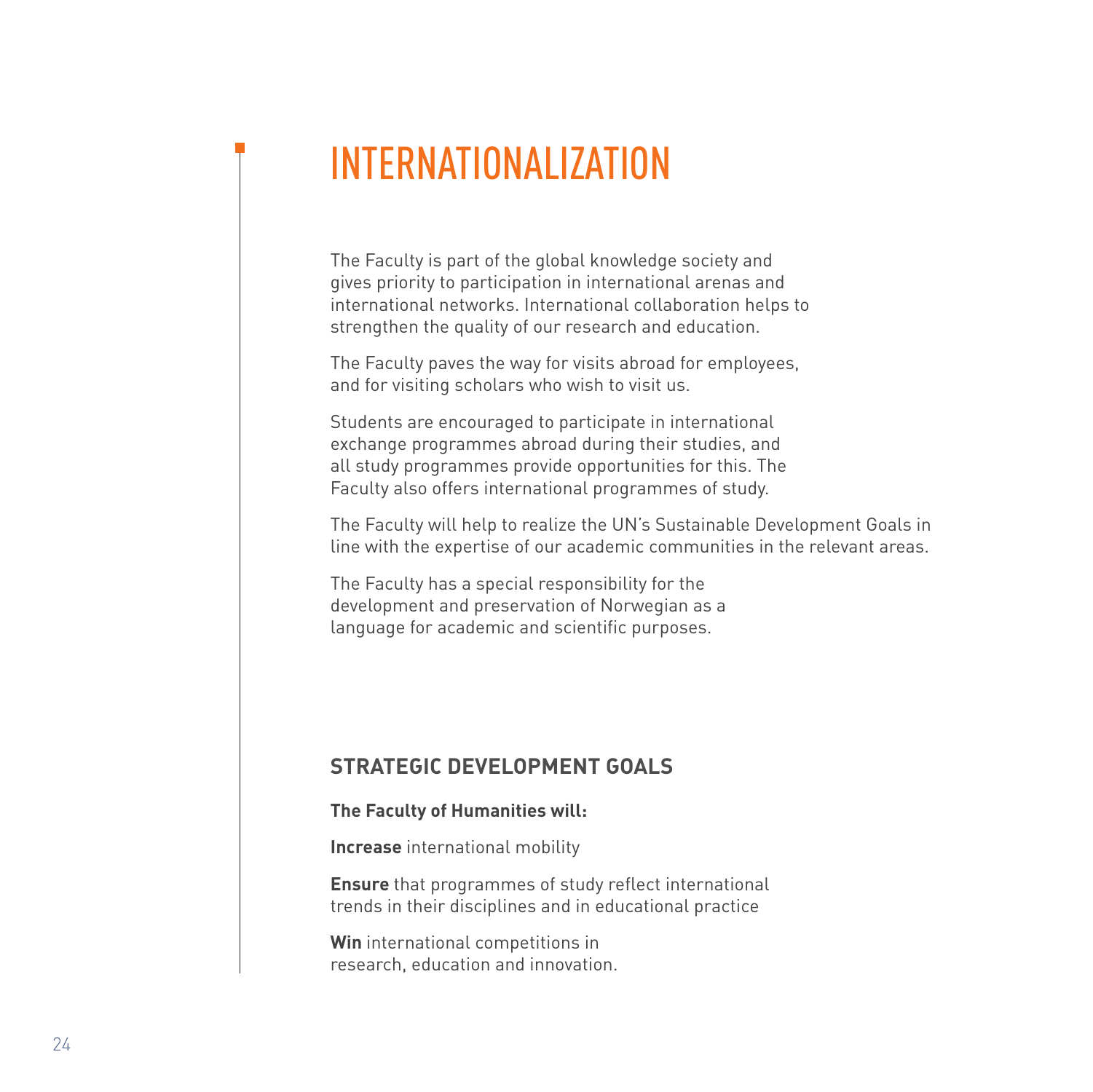### INTERDISCIPLINARY **COLLABORATION**

The major societal challenges that we face require interdisciplinary approaches. Our expertise in the humanities makes our academic environments natural participants in interdisciplinary projects both at NTNU and nationally.

Interdisciplinary coordination and cooperation requires solid disciplinary knowledge. On this basis, the Faculty creates a platform for cooperation both internally at the Faculty and at NTNU. Interdisciplinarity at NTNU includes both research projects and study programmes. It is based on cooperation and a culture of sharing across units.

We lead important interdisciplinary projects and contribute our expertise in initiatives to solve major tasks in society and to follow up the UN's Sustainable Development Goals.

NTNU's focus on interdisciplinarity gives our Faculty a unique profile among faculties of humanities in Norway.

#### **STRATEGIC DEVELOPMENT GOALS**

#### **The Faculty of Humanities will:**

**Launch and participate** in local, regional, national and international interdisciplinary initiatives and action-oriented programmes

**Contribute** with the perspectives of the humanities in educational activities at NTNU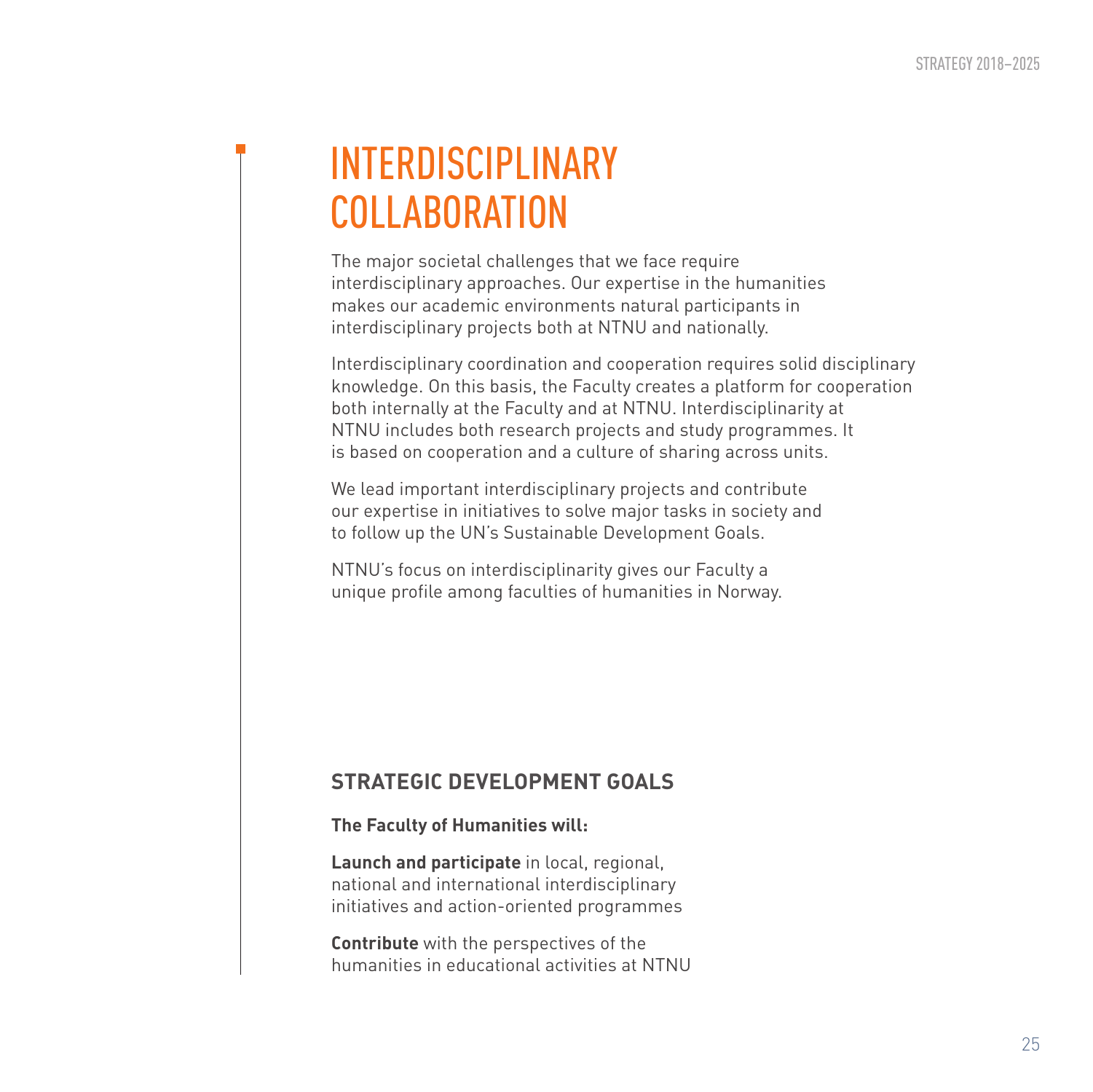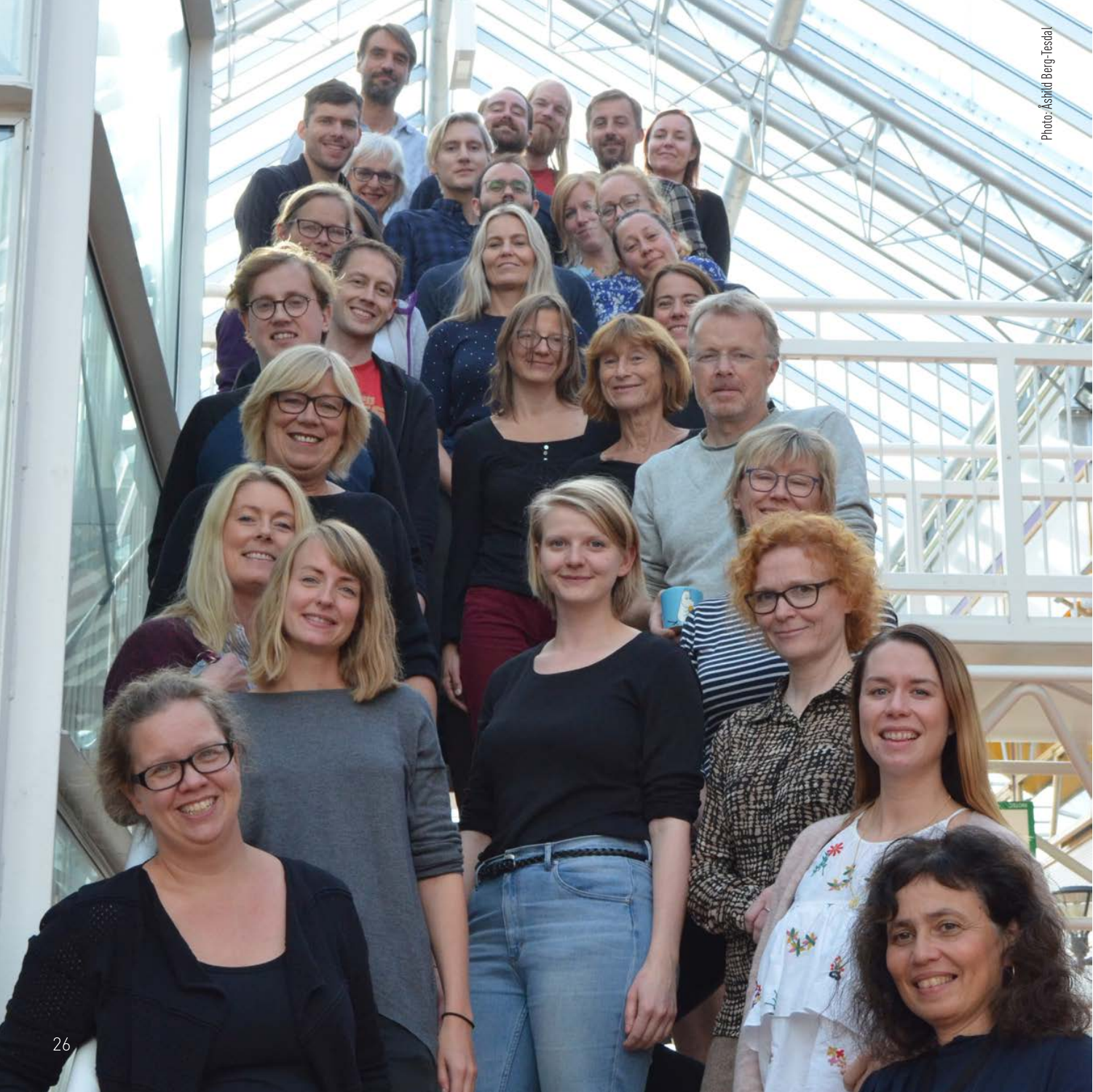### ORGANIZATION AND RESOURCES

The Faculty's most important resource is the people who work and study here. The Faculty has a culture characterized by cooperation, collegial participation and open dialogue-based communication. We have a good working relationship with student government and the unions, and employees and students are involved in decision-making processes.

The work environment at the Faculty promotes health and a culture of inclusiveness, and we take customized initiatives to ensure ongoing development of the environment.

The Faculty has a management team that sets goals and makes strategic choices. We have clear leadership of education and research in the departments. There is a short distance between management and employees at all levels. We focus on and take steps to achieve gender balance.

Employees are open to changes in priorities and organizational structure, and they take the initiative in academic and administrative contexts.

The Faculty has a competent and flexible administration that helps it achieve its overall goals in education, research, dissemination, outreach and artistic activities.

The Faculty has good and effective recruitment procedures and focuses on career development.

The Faculty has good governance that ensures adequate freedom of action for strategic priorities and necessary renewal.

#### **STRATEGIC DEVELOPMENT GOALS**

#### **The Faculty of Humanities will:**

**Ensure** that Faculty is an attractive workplace with academic challenges in a safe work environment for staff and students

**Ensure** and require participation and transparency in processes with respect for the individual's rights